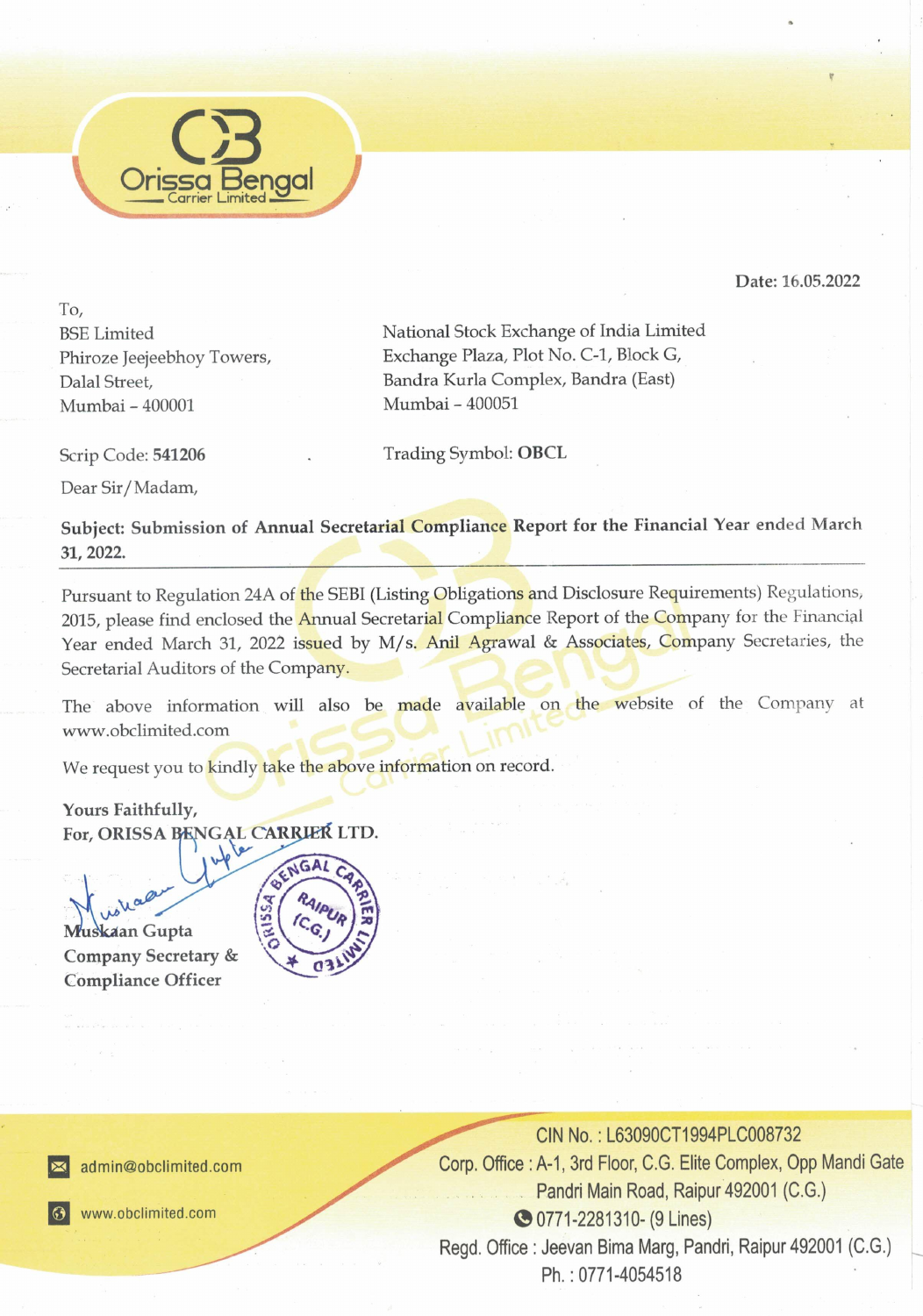## ANIL AGRAWAL & ASSOCIATES Royal 105, GT Exotica, Opp. T.V. Tower

## Secretarial Compliance Report of Orissa Bengal Carrier Ltd For the year ended 31.03.2022

We, Anil Agrawal & Associates have examined:

(a) all the documents and records made available to us and explanation provided by Orissa Bengal Carrier Ltd ("the listed entity")

(b) the filings/ submissions made by the listed entity to the stock exchanges

(c) website of the listed entity

for the year ended 31.03.2022 ("Review Period") in respect of compliance with the provisions of :

(a) the Securities and Exchange Board of India Act, 1992 ("SEBI Act") and the Regulations, circulars, guidelines issued thereunder; and

(b) the Securities Contracts (Regulation) Act, 1956 ("SCRA"), rules made thereunder and the Regulations, circulars, guidelines issued thereunder by the Securities and Exchange Board of India ("SEBI");

The specific Regulations, whose provisions and the circulars/ guidelines issued thereunder, have been examined, include:-

(a) Securities and Exchange Board of India (Listing Obligations and Disclosure Requirements) Regulations, 2015.

(b) Securities and Exchange Board of India (Issue of Capital and Disclosure Requirements) Regulations, 2018.

(c) Securities and Exchange Board of India (Substantial Acquisition of Shares and Takeovers) Regulations, 2011.

(d) Securities and Exchange Board of India (Buyback of Securities) Regulations, 2018. (Not Applicable to the Company during review period.)

(e) Securities and Exchange Board of India (Share Based Employee Benefits) Regulations, 2014. (Not Applicable to the Company during review period.)

(f) Securities and Exchange Board of India (Issue and Listing of Debt Securities) Regulations, 2008. (Not Applicable to the Company during review period.)

(g) Securities and Exchange Board of India (Issue and Listing of Non-Convertible and Redeemable Preference Shares) Regulations, 2013. (Not Applicable to the Company during review period.)